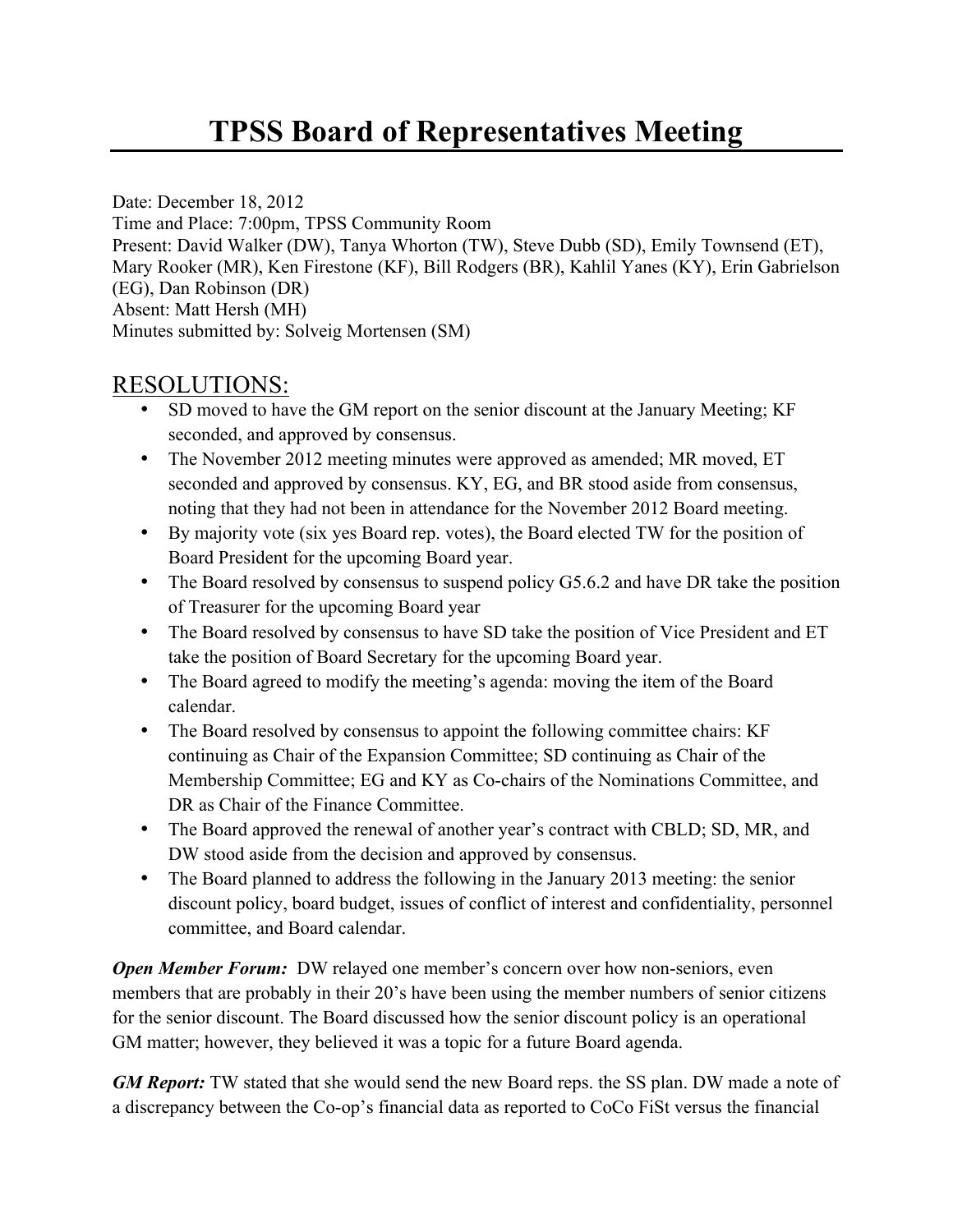data as reported to the Board. He stated that the reported data did not validate the 15% increase in sales shown via the CoCo FiSt reporting. DW suggested that the GM verify the financial data provided to CoCo FiSt for 2012 FY Q1, (first quarter) and the Board supported this action. SD added that he was pleased with the descriptive synopsis of the CoCo FiSt reporting included in the GM report.

One new Board rep. commented that within the indicators, some things, such as, training staff for tasks seemed basic. SD pointed out that the Board and Co-op are trying to address certain matters and shared that the Board will be looking at those concerns via the staff survey.

*Finance Committee Report:* it was reported that the Board still has not taken action on the operational budget;, and explained that it is the GM's budget for the Co-op not the Board's budget.

DW emphasized how, in his eyes, the Board does not so much approve the operational budget, but accept it; so the GM has the latitude to assemble it as he sees fit. However, he stated that the Board also has the latitude not to accept it and recounted that in a previous year, they had found the budget un-credible. This year, he explained, the Board looked at the operational budget, but just did not vote to accept it.

The Board discussed whether it was too late to vote to accept the budget and how, regardless, the Board should do monitoring on it. SD indicated that the Board probably needs to accept the budget and stated that he did not know how the Board can monitor the ends statements without monitoring the budget. SD elaborated that he hoped the Board would review it again at the January meeting with a recommendation from the Finance Committee.

There was discussion about putting this item on-line for the next fiscal year; TW described the plan for a more detailed calendar. DW suggested that the Board acknowledge its lapse and possibly request a budget for the remainder of the FY. The Board will ask the GM for a revised or updated budget.

DW reported that sales are still down 1.3% in SS and advised the Board to be very meticulous in their examination and use of the Co-op's financial reports. His voiced concern, primarily, being that he believed that no one worksheet provides an accurate balance sheet for both the stores and the Co-op. He described how there is more than \$400K in inter-company debt that has to be eliminated for an accurate balance sheet because the final number always needs to be zero. He then confirmed that as an accounting rule, generally inter-company debt is always eliminated, and that this year the Co-op will have an audited statement.

DW described how inter-company debt arises, such as, in the case of services paid for through the TP store that also benefit the SS store. He went on to explain that the budget is a pro-forma income statement but inter-company debt resides on the balance sheets, so if the Co-op expects SS to run a loss, the loss must be covered elsewhere. However, he pointed out that not all losses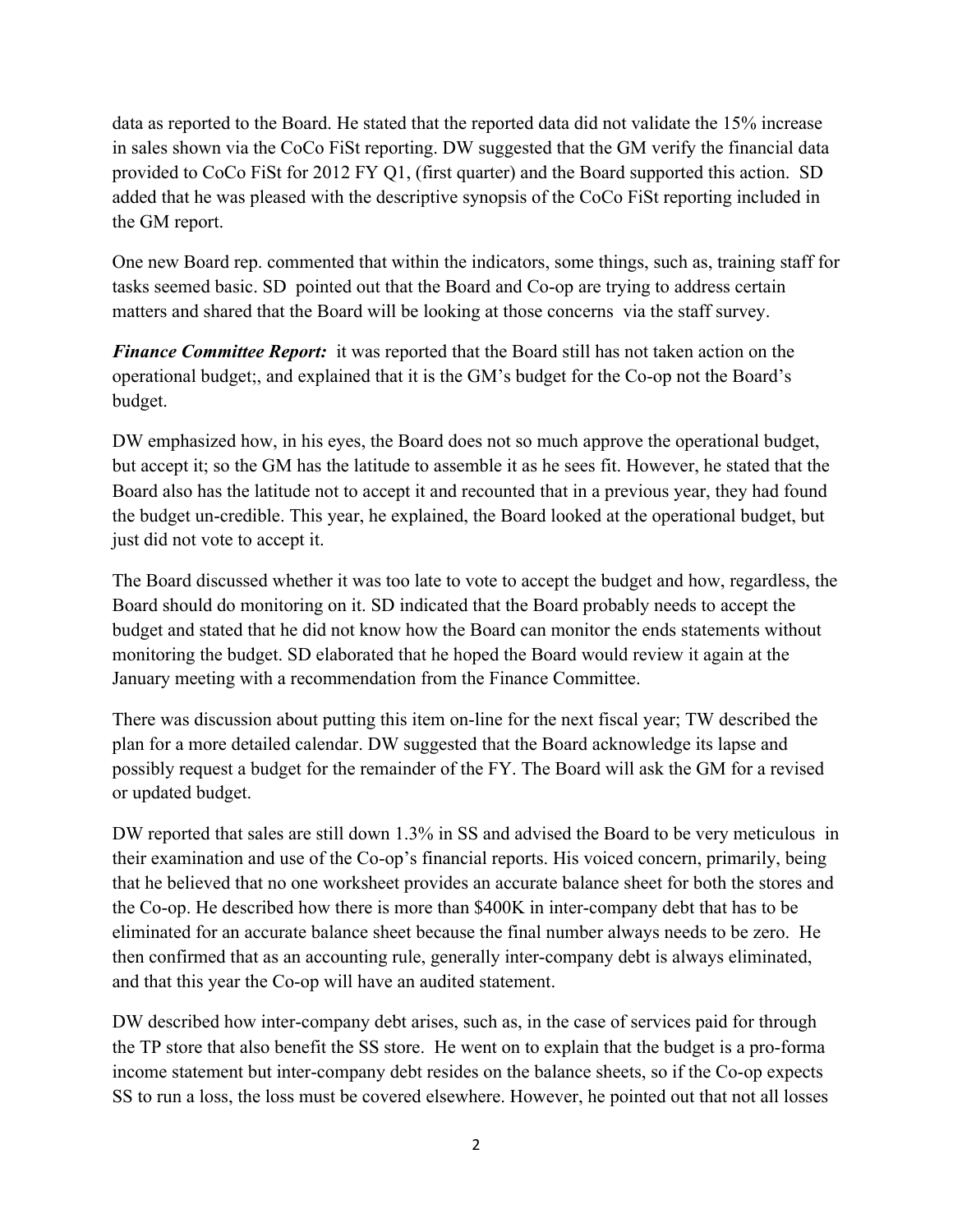are cash flow and not all income is revenue and gave the examples of depreciation and raised capitol. TW described the way the overhead expenses are currently allocated and indicated for the SS store (on the statements) and how the reporting shows what the SS store is actually paying towards that overhead.

Board reps. discussed having the auditors, McGladrey provide feedback on best practices for the Co-op's inter-company debt and specifically look at how it is handled and reported on the Coop's financial statements to the Board.

DW also commented that it was hard to tell that sales were down in October without looking back at the September statements; he thought that the Board should be able to tell the monthly trends and be able to compare the current fiscal year with the previous one through the financial reporting. DW declared that the Financial Conditions Policy (FCP) states that the Board should be receiving those statements and that the Co-op is out of compliance with the Financial Conditions policy. He commented that the format of the Co-op's financial statements is not incorrect, but it is not standard.

TW shared that she has been providing the Board (along with the FAC) with every financial report provided by BT, but no reports were received in August and Sept 2012. She noted that while the Board had discussed that it would focus more on the quarterly statements, as those are backed up by inventory, the Board will continue to receive monthly statements as well.. SD and ET commented that they would prefer to receive a monthly one page or short statement from the finance manager. TW pointed out that the Board has an upcoming opportunity with the renewal of the FCP to ask for different things in the financial reporting.

There was no update on patronage dividends.

*Nominations:* TW was nominated for the position of Board President by SD and KF; BR selfnominated for Board President and KF seconded. TW and BR described their interest in the position and qualifying experience. SD restated that he will write newsletter articles.

ET pointed out that one of the president's primary roles is to keep the Board on track with the calendar and asked each candidate for feedback. There was conversation about CBLD's sample Board calendar and specific time related events; TW commented that there is a lot of pre meeting work that goes into the calendar. DW recounted how, on occasion, Board officers had lagged in completing their duties and emphasized that no one Board rep. holds all the responsibility, because it resides with the full Board.

There was discussion about not having the old Board anoint the new president, but letting the new Board choose. MR described how the overlap of the three outgoing members with the three incoming Board reps. for the month of December came about; it is an unusual situation. DW and MR stated that they would recuse themselves from the Board candidate votes cast during this meeting.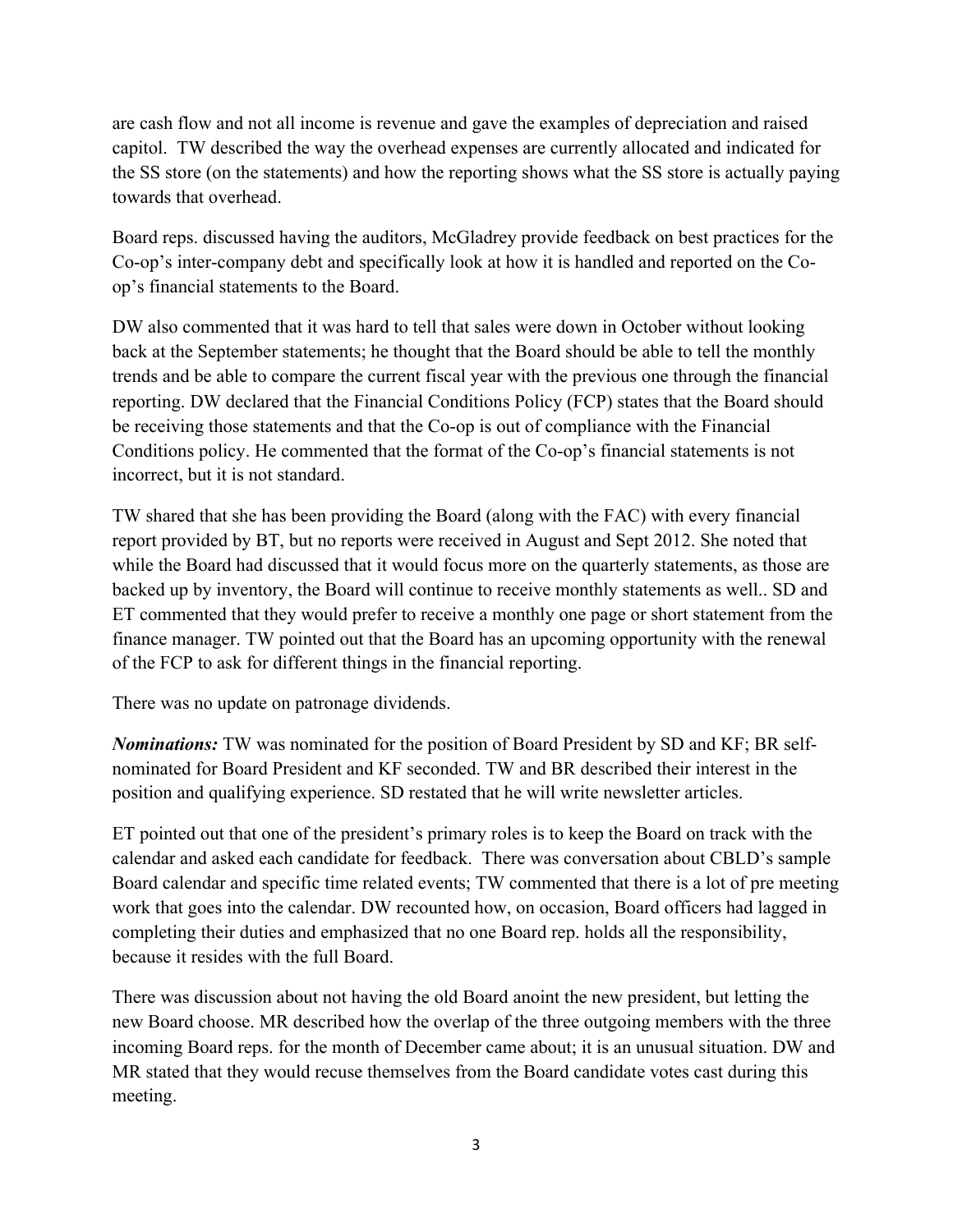Emphasizing the need for a candidate with business experience, KF nominated DR to be the next Board Treasurer and MR seconded. The Board acknowledged that it needed to suspend Board policy G5.6.2 because DR had not been on the Board for a year. SD moved to suspend Board policy G5.6.2 for the treasurer position; ET seconded; and approved by consensus. The Board expressed consensus for having DR become the new Board Treasurer.

ET and SD nominated themselves for Vice President, stating that it was only to help fill a role if needed but otherwise, they were fine allowing another to take the position; DR and KF seconded their nominations. After the choice for the next Vice President occurred, SD nominated ET for the position of Board Secretary, and there was Board consensus for that choice.

*Confidentiality Agreements/Conflict of Interest disclosures:* TW noted that due to time constraints confidentiality may need to be a topic for the next meeting. She reminded the Board of their duty to keep confidentiality in terms of conversations and in non-verbal communication, such as, meeting materials. DW noted that at least one Board rep. had a disclosure; the Board would address the topic at the January meeting.

*Board calendar:* TW relayed that the Board needed to decide if they wanted to keep meeting on the third Sunday of the month and more specifically discuss the calendar in the next meeting. One rep. expressed that with whatever Sunday is chosen, she would like the Board to keep it regardless of holidays, etc. because she schedules around that day.

## *Committee Selections:*

*Nominations Committee:* MR reported that she had a preliminary Nominations Committee report and invited Board reps. to peruse it. She explained that it provided a summary and a list of considerations for future nominations and elections processes. She added that she composed a document re: the Nominations Committee (NC) and the entailed steps as a reference for the next Chair.

MR thanked everyone for giving great feedback and explained that the Board will be deciding whether to just review the final report or to accept it. ET acknowledged MR for working on and giving structure to the Nominations Committee. In final, MR commented that the NC needs to meet year round.

*Expansion Committee:* KF reported that a week ago the Expansion Committee (EC) had a commercial real estate agent attend their meeting, where the two of them met and spoke briefly, before they patched the GM in by phone. He shared that they discussed two written proposals, one being a feasibility study that addresses construction and planning. KF shared that the GM had reported by phone that he has been in contact with the Turner family who owns the TP Coop building and that they will be getting back to the GM next month. KF stated that he wants to do a formal presentation of the written presentations received thus far, and he encouraged anyone who wants to join the EC to do so.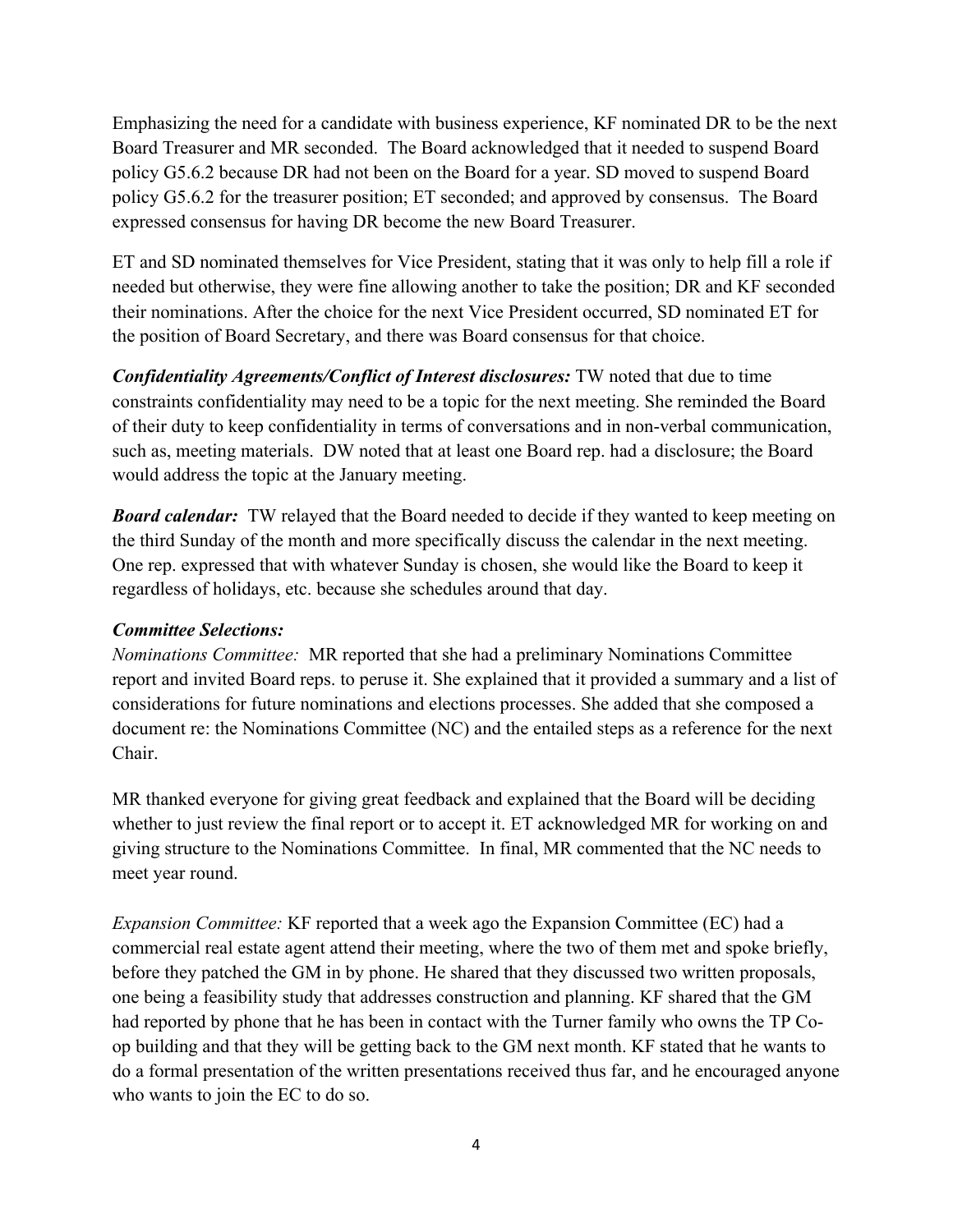*Membership Committee:* SD reported that the December membership meeting did not occur because members could not make it. He noted that in the last year the Membership Committee (MC) has mainly been productive in terms of generating policies. However, he stated, the MC intends to promote more outreach activity and shared that the Marketing Manager wants to focus more on promoting TP and SS to the Latino community. The MC also hopes to organize or support monthly classes or events probably within the historic space and possibly do some cooking in the kitchen at the Church space. SD added that to reach these goals, however, the MC needs people and labor. He encouraged people to join. In final, he shared that the next Membership meeting will happen in the back parking lot of the SS store, because it has not occurred there before.

MR reminded Board reps that there are many different types of committees at the Co-op, but they needed to fulfill their quota as a member of at least one Board Committee. It was noted that DR as Treasurer is the pro-forma chair of the Finance Committee. KF volunteered to remain chair of the EC and SD volunteered to be the chair of the MC. EG and KY volunteered to Cochair the Nominations Committee. The Board accepted by consensus all the volunteers for the chair position of each committee.

TW noted that she will continue to serve on the FC through a transition period and then will join the EC. Board reps. volunteered to serve on the following committees: KY on the MC; BR on the EC; SD on the MC; and ET on the MC. MR indicated that she too would be on the MC, although; she would no longer be on the Board. DW noted that he would stay on the FC. MH called in and stated that he would be on the FC and MC.

*CBLD decision:* The Board reviewed what a CBLD membership provides: guidance on governance and Board matters, 15 hours of consulting per year, the opportunity to attend CBLD 101 for free as a Board rep. or member of the strategic leadership team, and web resources. The Board confirmed that they did utilize the 15 hours of consulting time for the year; they used the remaining hours on the Board orientation. The Board discussed the monthly phone call and how they had concentrated the resource with Board officers and leading management, in the past.

There was discussion about whether the Board should rather use its funds for a retreat and sending reps. to CCMA than on CBLD. One rep. pointed out that they appreciated the CBLD consultant and his materials and feedback on strategy in general and in specific. He commented that in his mind, renewing with CBLD was a vote to expand the Board budget because he did not want people to miss CCMA; however, he stated that he was also fine with going over budget in that case. In final, he felt that the Board may have found excuses more than reasons to use the co-op consulting.

The Board discussed other options and the accessibility of good facilitators.TW commented that the Board may be low in its spending and that perhaps only a few reps. will be able to attend CCMA due to the time commitment (3 days) and location (Austin). The Board talked about re